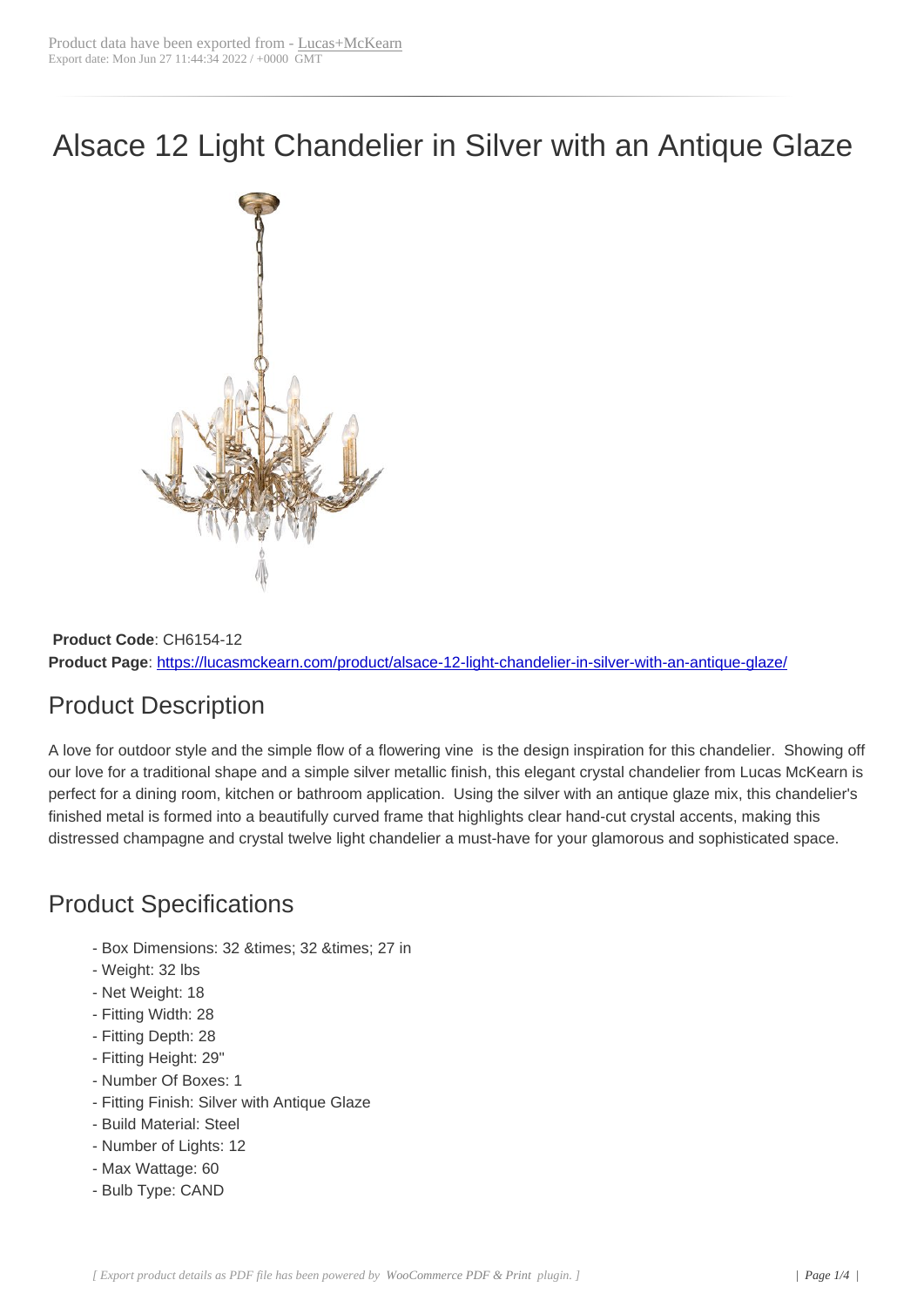- Voltage: 120V
- Bulb Included: No
- Style: Traditional
- Assembly Required: Yes
- Switch Type: Hardwire
- UL Certified: Yes
- UPC#: 818555014980
- Lead Time: 1-3 Days
- Warranty: 1 year warranty

## Product Gallery



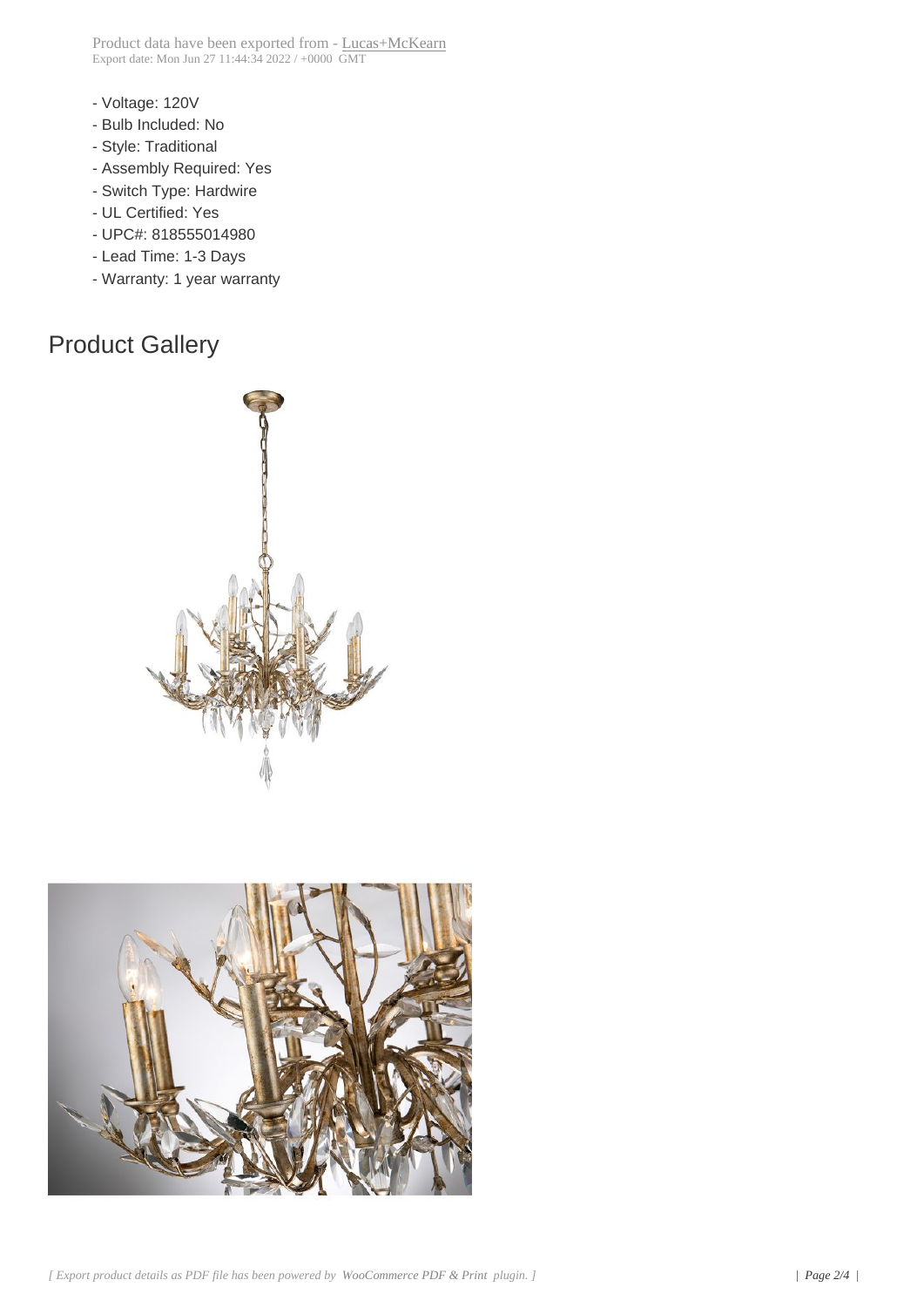